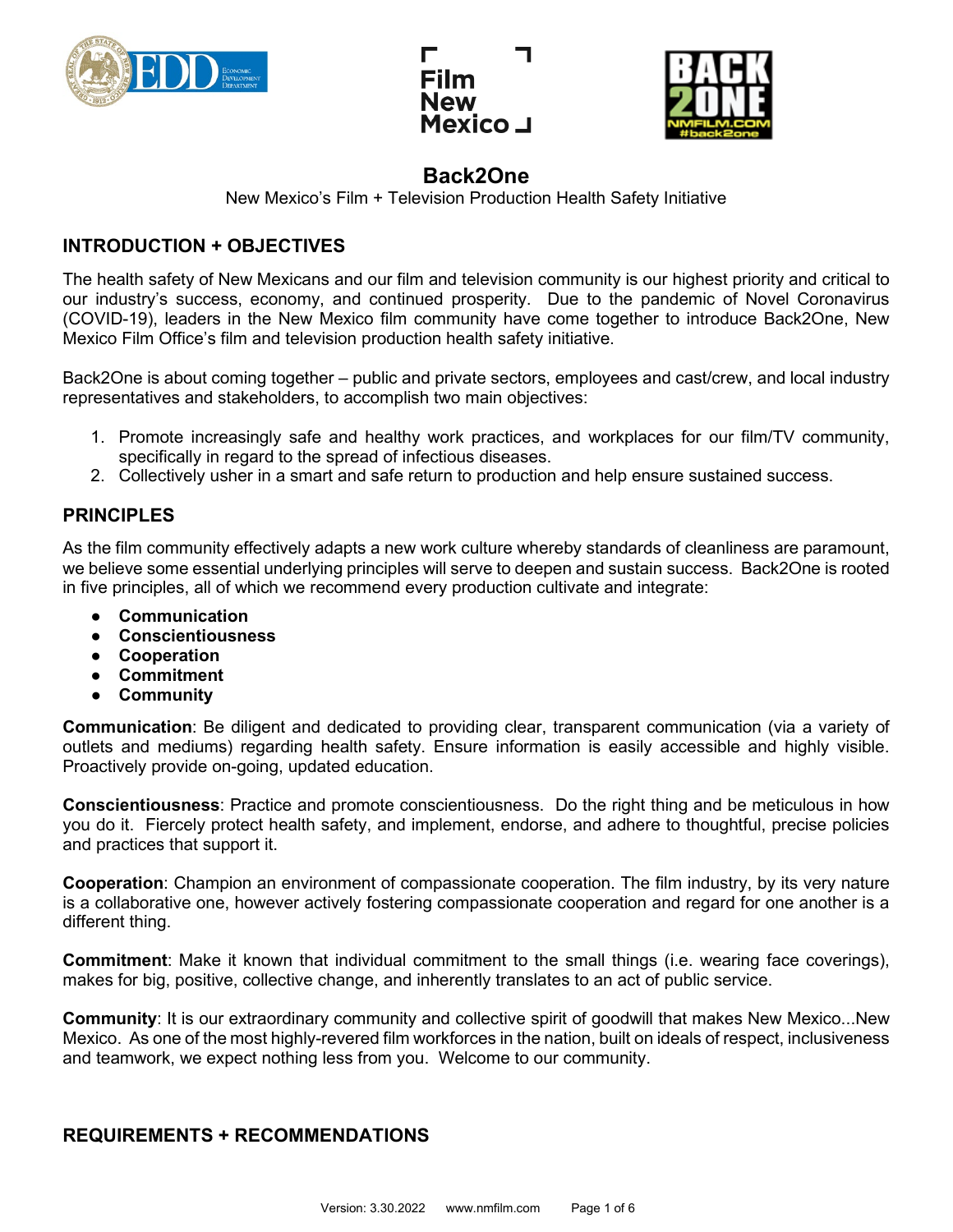





New Mexico's Film + Television Production Health Safety Initiative

Back2One recommendations are designed to be universal and complementary to federal, state, city, county, studio, union and guild guidelines, regulations, orders, mandates and protocols. Back2One recommendations will concurrently evolve as new data and information indicate and emerge. This guidance is not meant to replace any existing applicable local, state, and federal laws, regulations, and standards. All productions are expected to stay up to date with current state and federal safety requirements and adhere to them accordingly.

**All productions must adhere to all Public Health and Executive Orders from Governor Michelle Lujan Grisham.** 

**All productions must adhere to All Together New Mexico** ["COVID Safe Practices for Individuals and Employers"](https://cv.nmhealth.org/covid-safe-practices/).

**All productions must adhere to one of the following joint labor agreements** (in addition to other applicable current and future COVID-19-related health and safety guidance and joint labor agreements):

- 1) **For Union signatory productions**, as of September 21, 2020, the *[COVID-19 Right to Work Agreement](https://nmfilm.com/wp-content/uploads/2020/10/Return-to-Work-Agreement-9-21-20.pdf)  [with DGA, IATSE, SAG-AFTRA and Teamsters/Basic Crafts,](https://nmfilm.com/wp-content/uploads/2020/10/Return-to-Work-Agreement-9-21-20.pdf) otherwise known as the Return to Work [Agreement](https://nmfilm.com/wp-content/uploads/2020/10/Return-to-Work-Agreement-9-21-20.pdf)* is effective and applicable to all Union signatory productions. As of April 15, 2021, the Agreement was extended and modified in the [Sideletter,](https://www.dga.org/-/media/Files/TheGuild/Coronavirus-Resources/SL_re_Extension_COVID_SickLeave_4-15-21.ashx?la=en&hash=429908C2E2A75B3420BEEE77A4ACF25C18A873D4) and for productions after July 18, 2021, Covid-19 Return to [Work Agreement as of July 19, 2021 with DGA, IATSE, SAG-AFTRA and Teamsters/Basic Crafts.](https://nmfilm.com/wp-content/uploads/2021/08/7-19-21-RTW-Agreement-Fully-Executed-00249626xBE9D7.pdf) All terms and conditions have been mutually agreed upon by the respective parties (SAG-AFTRA, DGA, IATSE, Teamsters).
- 2) **For all other productions**, the State of New Mexico has adopted the *[Alliance of Motion Picture and](https://nmfilm.com/wp-content/uploads/2020/07/IWLMSC-Task-Force-White-Paper-6-1-20.pdf)  [Television Producers Industry-Wide Labor-Management Safety Committee Task Force "Proposed Health](https://nmfilm.com/wp-content/uploads/2020/07/IWLMSC-Task-Force-White-Paper-6-1-20.pdf)  [and Safety Guidelines for Motion Picture, Television, and Streaming Productions During the COVID-19](https://nmfilm.com/wp-content/uploads/2020/07/IWLMSC-Task-Force-White-Paper-6-1-20.pdf)  [Pandemic"](https://nmfilm.com/wp-content/uploads/2020/07/IWLMSC-Task-Force-White-Paper-6-1-20.pdf)*[, otherwise referred to as the AMPTP's White Paper,](https://nmfilm.com/wp-content/uploads/2020/07/IWLMSC-Task-Force-White-Paper-6-1-20.pdf) and are subject to the basic guidelines contained therein. Union and Non-Union productions are required to observe these best practices to ensure their workplace is safe and free of known hazards.

Every production is unique and has diverse variables, conditions and circumstances. It is recommended every production consult with a medical professional(s) or other qualified personnel to understand risk levels and create a customized plan for utmost health safety.

#### COMMON SENSE RECOMMENDATIONS

- Prioritize the health safety of cast and crew in all circumstances and decisions.
- Enforce proper usage of face coverings at all times.
- Enforce physical distancing of at least 6 feet or more.
- Adhere to hygiene, cleaning, and disinfection requirements from the Centers for Disease Control and Prevention (CDC) and Department of Health (DOH).
	- Regular cleaning and disinfection of all workplaces.
	- Regular cleaning and disinfection of all objects, equipment, tools, props, costumes, set materials.
- Maintain logs on site that document date, time, and scope of cleaning and disinfection.
- Provide appropriate and adequate personal protective equipment (PPE) to all cast/crew specific to their role.
- Provide plentiful hygiene and disinfection supplies as well as proper disposal methods in all workplaces and common areas.
- Enforce testing.
- Enforce daily health screenings at workplace entry points.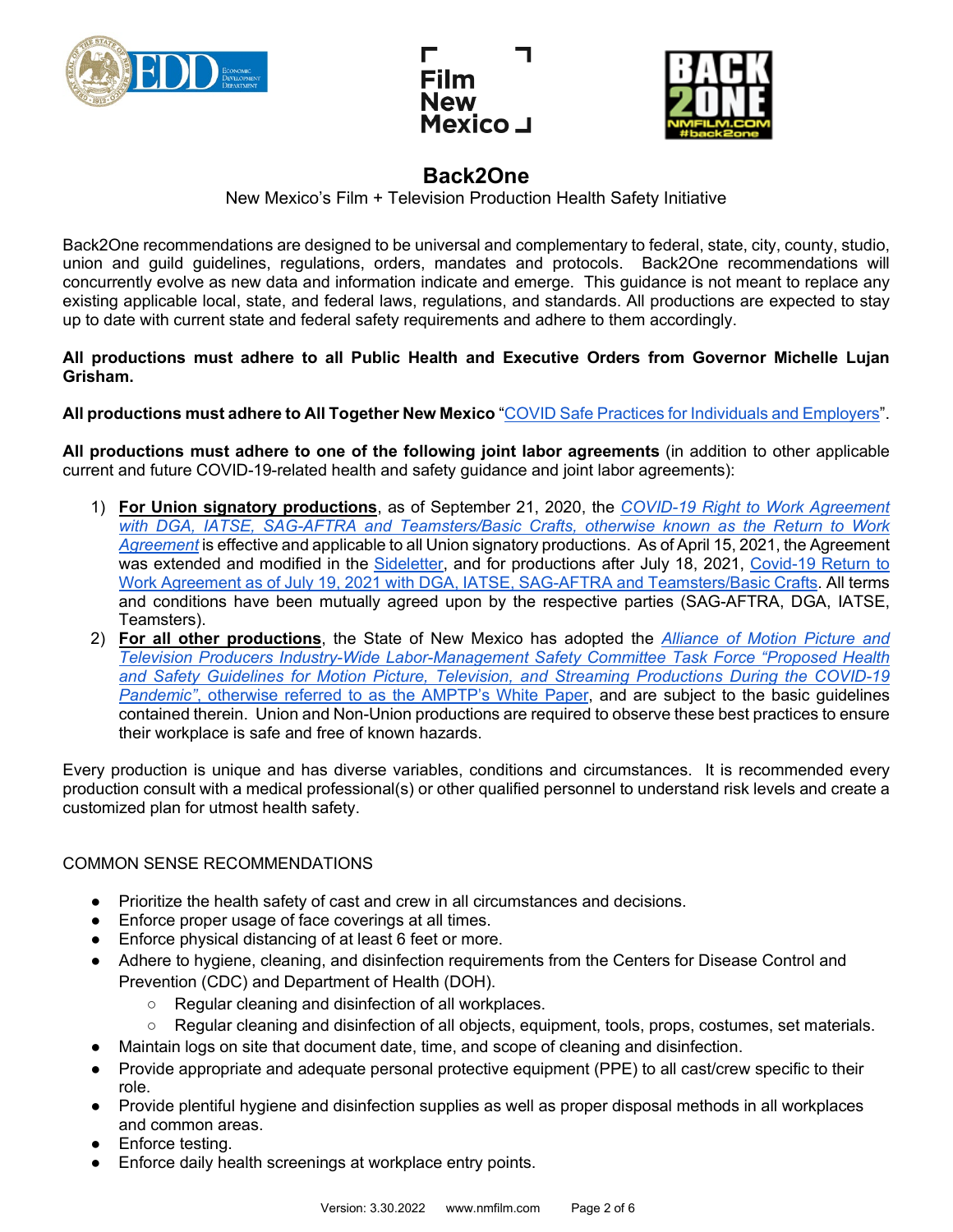





New Mexico's Film + Television Production Health Safety Initiative

- Temperature-taking, presence of shortness of breath, fever, cough, runny nose, sore throat, sneezing, contact with COVID-19 case, etc.
- Enforce frequent and proper hand-washing.
- Provide abundant, on-going information, education, resources to cast and crew about protocols, hygiene and health safety.
- Allow only essential personnel at the workplaces.
- Provide sufficient security.
- Physical contact should be avoided.
- Discourage sharing equipment, assets, supplies, objects. Disinfect after each use.
- Go virtual with meetings
- Go digital and paperless.
- Physical contact should be avoided as much as possible.
- Ensure proper ventilation of all interior spaces.
- Practices that compromise health and immune systems should be eliminated.
- Communicate clear sick leave policies and emergency plans for when people are, or become symptomatic, or have been in contact with a case of COVID-19, or who have tested positive for COVID-19. Ensure people are treated fairly and respectfully.

#### GENERAL WORKPLACE OPERATIONS + OPTIMIZATION

- All productions must adhere to current building occupancy limits as per the Governor's Public Health and Executive Orders. Designate COVID-19 personnel dedicated to establishing and enforcing safety protocols and ensuring compliance.
- Increase security and record-keeping at entry/exit points with highly-detailed, digital registries/logs (can be used as support of contract tracing).
- Maintain list of all cast and crew participating in filming each day, for each location (can be used as support of contact tracing).
- Encourage cast/crew to remain on location during the workday, including breaks.
- Provide heightened focus to high-risk cast/crew and provide necessary workplace optimization and accommodations.
- Restrict all workplaces to essential personnel only, maintain a "closed set".
- Stagger call times, breaktimes, lunch times and work schedules as much as possible.
- Have as many people work remotely as possible.
- Encourage flexible hours.
- Maintain routine call outs/alerts to wash hands, disinfect equipment, objects and workspaces.
- Provide adequate, maintained hand-washing stations equipped with hot water, at entry and exit points, and in all workplaces.
- Provide adequate touchless hand sanitizer dispensers when hand-washing stations are impractical.
- Provide portable hand sanitizer when hand-washing stations or hand sanitizer dispensers are impractical.
- Administer routine symptom checks and health screenings (in addition to the beginning of each shift or at entrance to workplace)
- Utilize visual indicators and barriers (i.e., markers, dividers, barricades, sneeze guards) to maintain physical distancing and to protect assets/food/props/etc. from unnecessary contact and exposure.
- Provide adequate remote viewing options to allow physical distancing.
- Provide adequate shelter to allow physical distancing during inclement weather.
- Eliminate cross-departmental physical interaction as much as possible.
- Designate an area where people can safely and temporarily remove PPE.
- Ensure proper waste management and disposal of PPE, in addition to other contaminated supplies.
- Enforce physical distancing, use of face coverings, exceptional hygiene and proper, routine disinfection in all modes of transportation.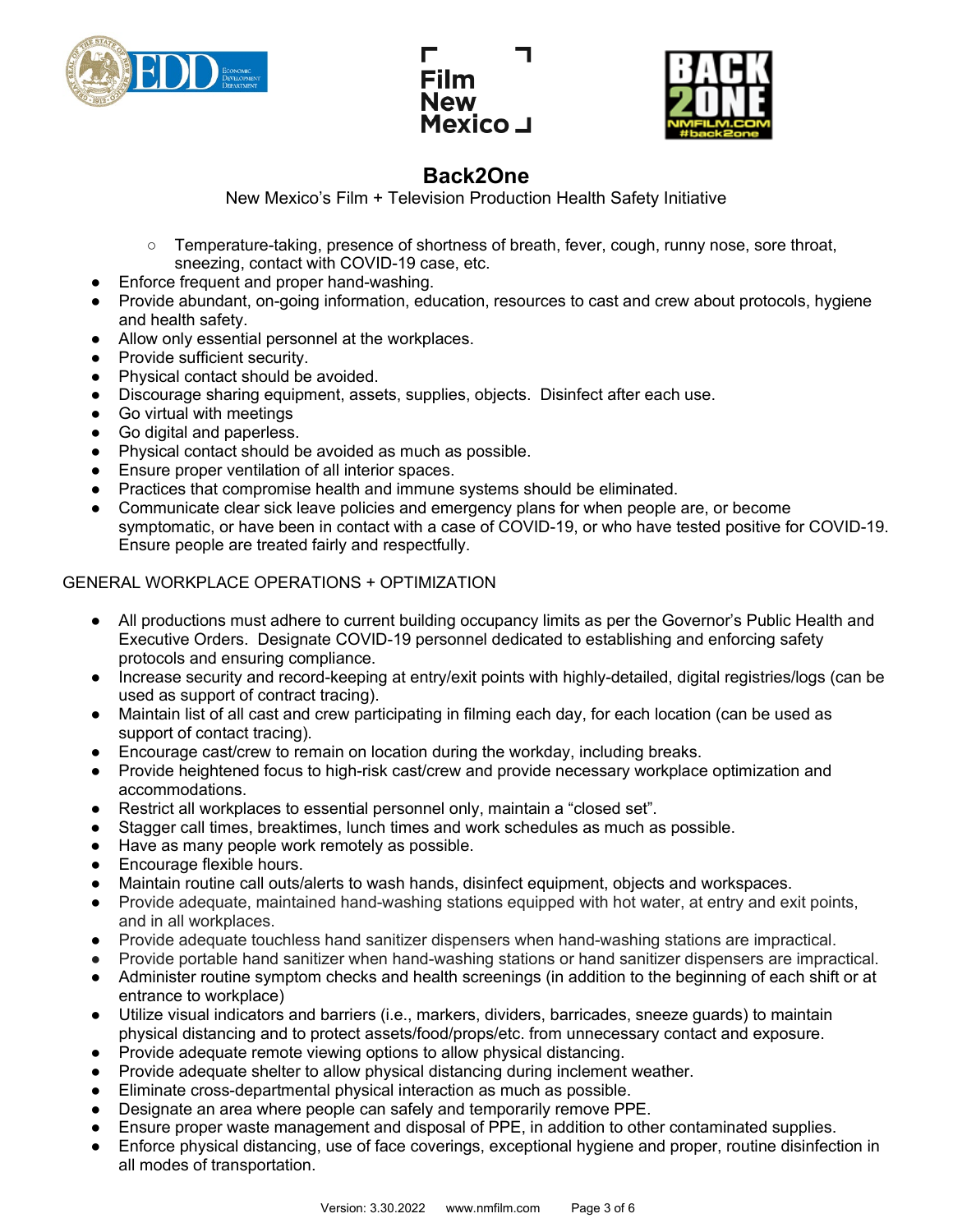





New Mexico's Film + Television Production Health Safety Initiative

- Enforce physical distancing, use of face coverings, exceptional hygiene and proper, routine disinfection in the preparation, serving, distribution and disposal of all food and beverages. As a baseline, please refer to:
	- New Mexico Department of Health COVID-Safe Practices for Restaurants: [https://cv.nmhealth.org/covid-safe-practices/](https://cv.nmhealth.org/covid-safe-practices)
- Communicate clear sick leave policies and emergency plans for when people are, or become symptomatic, or have been in contact with a case of COVID-19, or who have tested positive for COVID-19. Ensure such people are treated fairly and respectfully.
- *For additional general and all departmental-specific guidelines, please refer to either the [COVID-19](https://nmfilm.com/wp-content/uploads/2020/10/Return-to-Work-Agreement-9-21-20.pdf)  [Return to Work Agreement with DGA, IATSE, SAG-AFTRA and Teamsters/Basic Crafts](https://nmfilm.com/wp-content/uploads/2020/10/Return-to-Work-Agreement-9-21-20.pdf) (for Union signatory productions), as [extended](https://www.dga.org/-/media/Files/TheGuild/Coronavirus-Resources/SL_re_Extension_COVID_SickLeave_4-15-21.ashx?la=en&hash=429908C2E2A75B3420BEEE77A4ACF25C18A873D4) or the [AMPTP's White Paper](https://nmfilm.com/wp-content/uploads/2020/07/IWLMSC-Task-Force-White-Paper-6-1-20.pdf) (for all other Union and Non-Union productions) in addition to other current and future COVID-19-related health and safety guidance and joint labor agreements.*

## **LIMITS ON LOCATIONS**

- Locations may not interfere with COVID-19 response, including hospitals, clinics, testing centers, etc..
- Locations may not interfere with restaurant delivery, curbside pickup, outdoor dining.
- Outdoor spaces are governed by social distancing guidelines. For specific guidance on outdoor locations, please refer to the [Return to Work Agreement](https://nmfilm.com/wp-content/uploads/2020/10/Return-to-Work-Agreement-9-21-20.pdf) and [Sideletter](https://www.dga.org/-/media/Files/TheGuild/Coronavirus-Resources/SL_re_Extension_COVID_SickLeave_4-15-21.ashx?la=en&hash=429908C2E2A75B3420BEEE77A4ACF25C18A873D4) or the [AMPTP White Paper](https://nmfilm.com/wp-content/uploads/2020/07/IWLMSC-Task-Force-White-Paper-6-1-20.pdf) sections on Outdoor Locations.

## **TESTING, CONTACT TRACING + CLOSE CONTACT**

- Any and all testing for cast/crew and personnel is the responsibility of the employer and it is recommended guidance regarding testing frequency is sought from a medical professional.
- **Employers are required to comply** with the [New Mexico Environment Department's COVID-19 reporting](https://www.env.nm.gov/wp-content/uploads/2020/12/2020-12-07-OHSB-Emergency-rule-faqs-updated.pdf)  [requirements pursuant to 11.5.1.16 NMAC](https://www.env.nm.gov/wp-content/uploads/2020/12/2020-12-07-OHSB-Emergency-rule-faqs-updated.pdf) and report a positive COVID-19 case to the NM Environment Department within 4 hours of learning of the positive case. Report by email, phone, fax or online:
	- Email: [nmenv-osha@state.nm.us](mailto:nmenv-osha@state.nm.us)
	- Phone: 505-476-8700
	- Fax: 505-476-8734
	- <https://nmgov.force.com/rapidresponse/s/>
- For contact tracing, call the New Mexico Department of Health hotline: 1-855-600-3453
	- New Mexico Department of Health / COVID-19 https://cv.nmhealth.org/
		- COVID-19 Hotline for **health** questions: 1-855-600-3453
		- Policies for the Prevention and Control of COVID-19 in New Mexico [https://cv.nmhealth.org/wp](https://cv.nmhealth.org/wp-content/uploads/2022/03/EPI-COVID19-Containment-Policies-3.11.2022.pdf)[content/uploads/2022/02/EPI-COVID19-Containment-Policies-3.11.2022.pdf](https://cv.nmhealth.org/wp-content/uploads/2022/03/EPI-COVID19-Containment-Policies-3.11.2022.pdf)
		- Special Contact for Film + TV Productions:
			- Breanna Henley, Site Coordinator
				- Phone: 719-248-1207
				- Email: Breanna.Henley@state.nm.us

## **RESOURCES**

- New Mexico Film Office [www.nmfilm.com](http://www.nmfilm.com/)
	- COVID Safe Practices:<https://nmfilm.com/covid-19-safe-practices/>